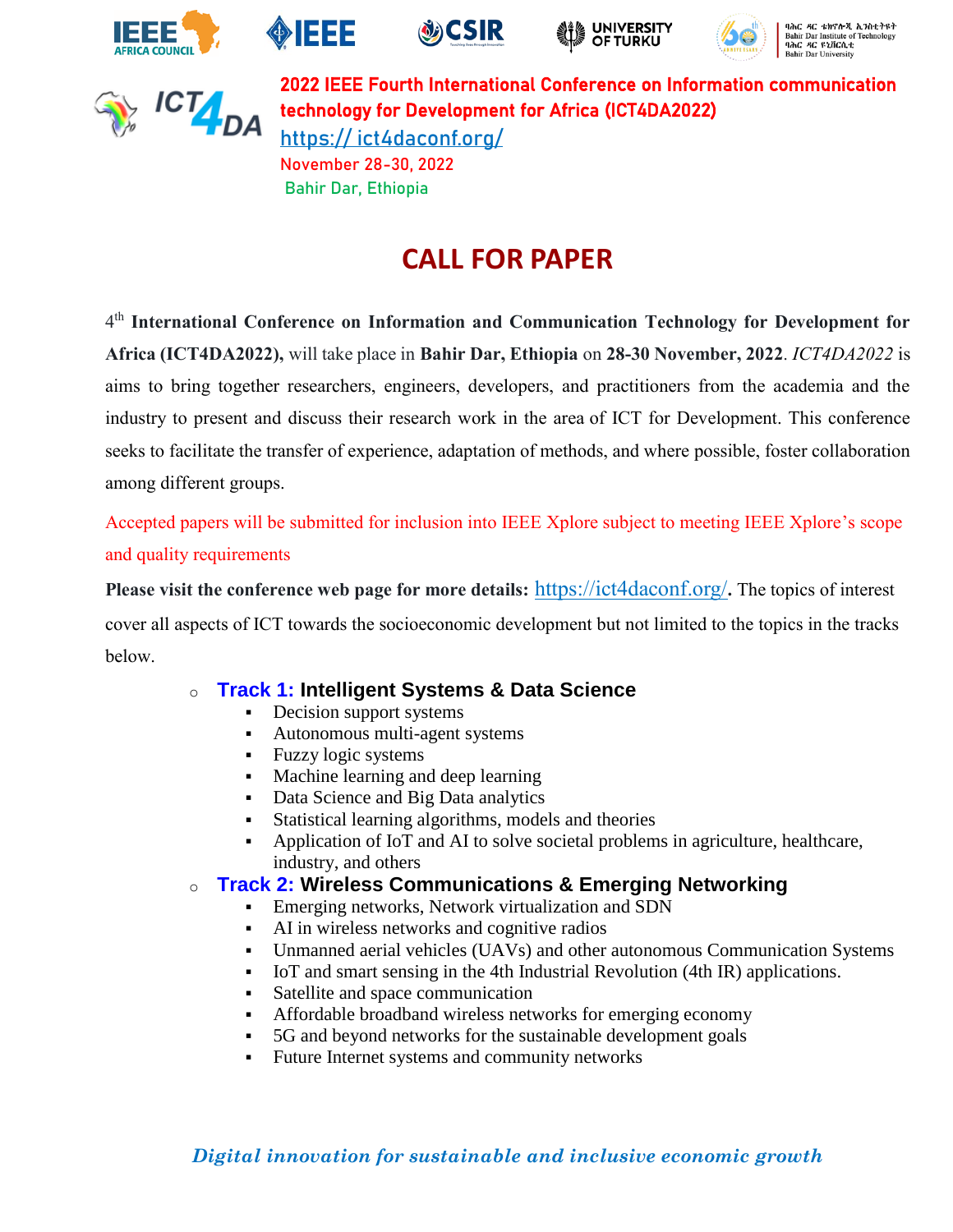











# 2022 IEEE Fourth International Conference on Information communication technology for Development for Africa (ICT4DA2022)

https:// [ict4daconf.org/](https://ict4da2022.ict4daconf.org/) November 28-30, 2022 Bahir Dar, Ethiopia

▪ Green networks, smart grid and power-line communications

#### o **Track 3: Computing Systems**

- **•** Software Development Methods and Techniques
- Requirements Engineering
- Software Architecture, Design, Testing and Quality Assurance
- Software maintenance and evolution
- Software Project Management
- Virtualization and Containers
- **Embedded systems**
- **Energy Harvesting, and Energy Management Systems**
- Circuits and HW Systems for Emerging Technologies

#### o **Track 4: Security and Privacy**

- Access control and security models
- Cloud, Internet of Things, and embedded systems security
- **•** Internet, communication and network security
- Forensics, hardware and biometric security
- Software security and malware
- **•** Intrusion detection and prevention systems
- Security and privacy policies and trust management
- Data and AI systems security

#### o **Track 5: Natural Language Processing (NLP)**

- **•** Speech recognition, speech synthesis
- Dialogue and multilingual Interactive Systems
- Narrative understanding and commonsense reasoning
- Sentiment analysis and opinion mining
- Multimodal and grounded language processing
- Summarization and Information Extraction
- Applications of NLP on web, social media, and computational social science
- Machine learning in NLP

#### o **Track 6: Information systems and services**

- IS implementation, adoption and diffusion
- Philosophical, theoretical and methodological approaches in IS
- Human computer interaction
- eService, digital government and platforms
- **•** Innovative digital technologies in business, public  $\&$  economic services including resilient infrastructures, climate change, pandemics, and other Challenges